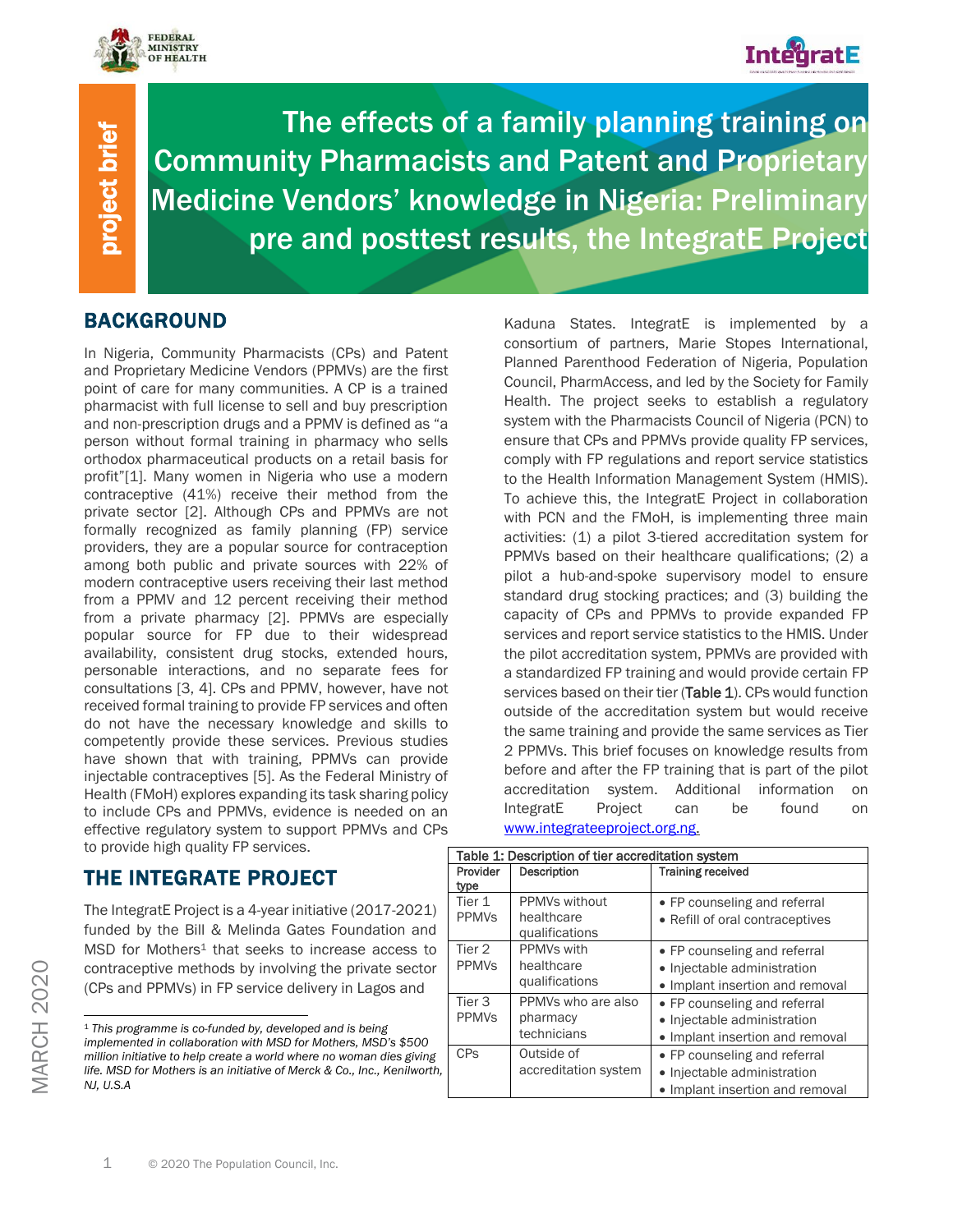

# ASSESSING PPMV AND CP KNOWLEDGE TO PROVIDE FAMILY PLANNING SERVICES

The IntegratE project is conducting a mixed-methods on CPs and PPMVs' capacity to provide high quality FP services. Starting in January 2019, 430 CPs and PPMVs from Kaduna and Lagos states trained by the IntegratE project were enrolled into the study2. As part of the study, enrolled CPs and PPMVs completed a selfadministered questionnaire to assess their knowledge related to the provision of FP counseling, and injectable and implant contraceptive services immediately before and after the training. Additional knowledge assessments will be conducted 9-27 months after their initial training. Preliminary results from the pre and posttest questionnaires are presented in this brief.

## RESULTS

#### PPMV and CP characteristics

In both states, over half of PPMVs and CPs were female (54% in Kaduna and 58% in Lagos) and 35 years old and older (56% in Kaduna and 71% in Lagos; see Table 2). The majority were married (79% in Kaduna and 83% in Lagos) and approximately three-quarters had attained two or more years of post-secondary education (71% in Kaduna and 75% in Lagos). In Kaduna, 51% were Tier 2 PPMVs, 39% were CPs, and 10% were Tier 1 PPMVs. In Lagos, two-thirds were CPs (67%), 24% were Tier 1 PPMVs and 9% were Tier 2 PPMVs.

#### 98% OF RESPONDENTS IN BOTH STATES KNEW CONDOMS PREVENT PREGNANCY AND STI AT POSTTEST

## PPMV and CP general FP counseling knowledge

All enrolled CPs and PPMVs, regardless of tier, were trained to provide quality FP counseling. The training included: (a) information on the different contraceptive methods available in Nigeria; (b) instruction and practice sessions on providing client-centered FP counseling using the Balance Counseling Strategy toolkit; and (c) instruction on how and when to refer clients to other sources of care based on the methods CPs and PPMVs are authorized to provide and the client's medical eligibility. Figure 1 shows the proportion of respondents who correctly answered key FP questions at pretest and posttest. Knowledge was

higher at posttest than at pretest, although knowledge remained low for some questions. At posttest, almost all (97% in Kaduna and 99% in Lagos) correctly answered that condoms are the only method that prevents both pregnancy and HIV and a majority correctly answered that the client is the most appropriate person to choose which FP method to use rather than the provider or her husband (87% in Kaduna and 86% in Lagos). At posttest, fewer (59% in Kaduna and 66%) in Lagos answered that if a client experiences a sudden change in health (other than a normal side effect of the method), she should be advised to go to the nearest health facility and inform them of the method she is using. Less than half of respondents in Kaduna (47%) and two-thirds in Lagos (66%) correctly identified Copper IUD as a nonhormonal method at posttest.

At least 79% of CPs and Tier 2 PPMVs correctly answered Depo-Provera and Sayana Press questions at posttest.

#### CP and Tier 2 PPMV knowledge of injectable contraceptives

CPs and Tier 2 PPMVs (n=359) were given information on injectable contraceptives and practiced administering injectables, including Depo-Provera and

| Table 2: PPMV and CP characteristics                 |                     |                    |                           |  |  |
|------------------------------------------------------|---------------------|--------------------|---------------------------|--|--|
|                                                      | Kaduna<br>$(n=233)$ | Lagos<br>$(n=197)$ | <b>Total</b><br>$(N=430)$ |  |  |
| Sex*                                                 |                     |                    |                           |  |  |
| Male                                                 | 44.6                | 41.6               | 43.3                      |  |  |
| Female                                               | 54.1                | 58.4               | 56.1                      |  |  |
| Age*                                                 |                     |                    |                           |  |  |
| 20-34                                                | 39.5                | 25.4               | 33.0                      |  |  |
| $35+$                                                | 56.2                | 71.2               | 63.0                      |  |  |
| Marital Status*                                      |                     |                    |                           |  |  |
| Single                                               | 16.3                | 13.2               | 14.9                      |  |  |
| Married/ In-union                                    | 79.4                | 83.3               | 81.2                      |  |  |
| Widowed/divorced                                     | 3.4                 | 3.1                | 3.3                       |  |  |
| Highest level of education achieved*                 |                     |                    |                           |  |  |
| Primary                                              | 0.9                 | 0.5                | 0.7                       |  |  |
| Secondary                                            | 6.4                 | 16.8               | 11.2                      |  |  |
| 2+ years post-<br>secondary                          | 70.8                | 75.1               | 72.8                      |  |  |
| Other professional<br>certificate                    | 15.0                | 4.1                | 10.0                      |  |  |
| Cadre                                                |                     |                    |                           |  |  |
| Tier 1 PPMV                                          | 10.3                | 23.9               | 16.5                      |  |  |
| Tier 2 PPMV                                          | 50.6                | 9.1                | 31.6                      |  |  |
| CP                                                   | 39.1                | 67.0               | 51.9                      |  |  |
| *Totals do not equal 100 due to missing observations |                     |                    |                           |  |  |



<sup>2</sup> All participants enrolled in the study were given detailed information about the study before consenting to participate.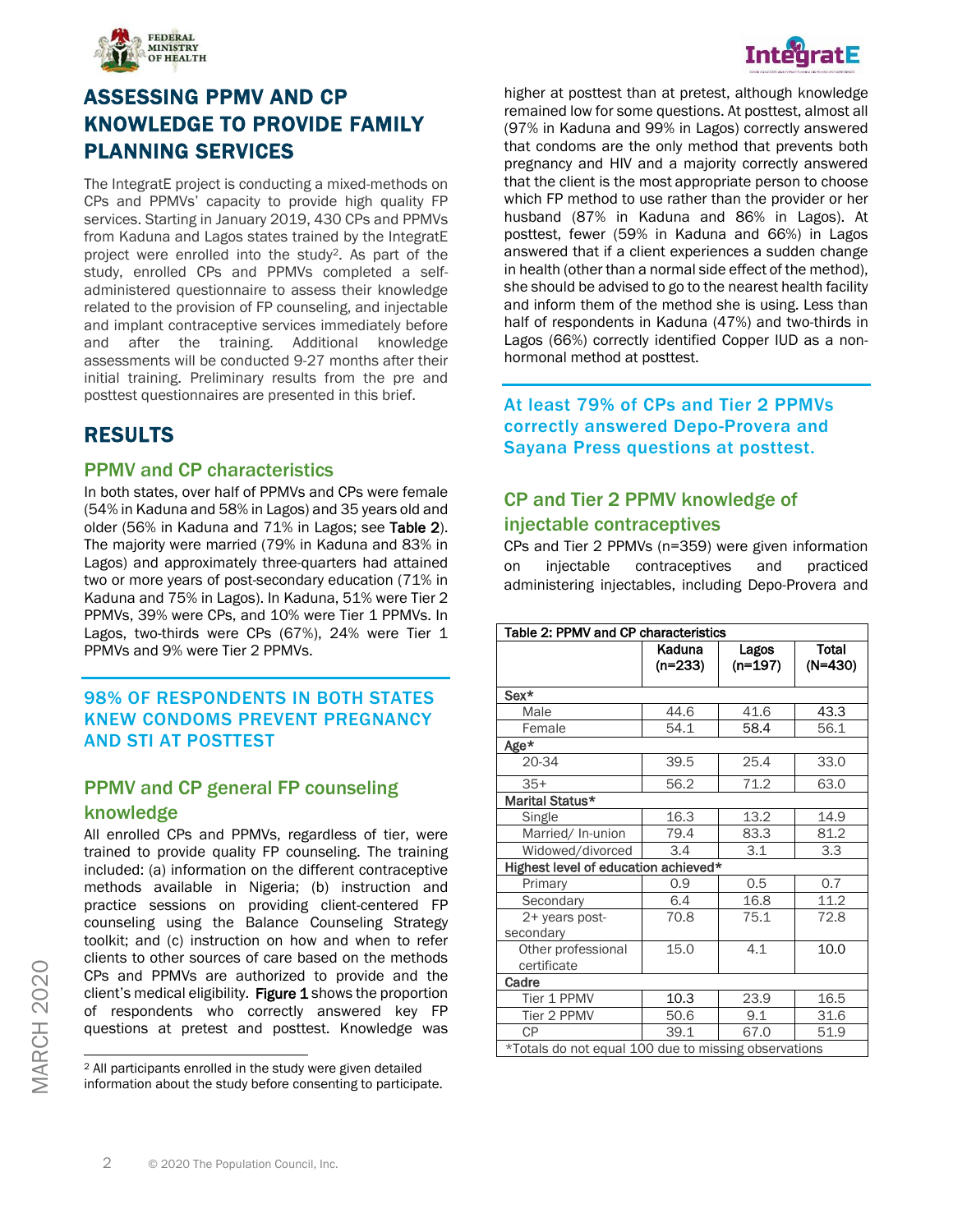



Sayana Press, on dummy models and in a clinical setting during the training. Knowledge was generally higher at posttest, especially for questions about Sayana Press, than at pretest. At posttest, most respondents in Kaduna (83%) and Lagos (91%) identified that Depo-Provera is administered intramuscularly, and that it is administered every three months (87% in Kaduna and 94% in Lagos). Almost all respondents in Lagos (97%) and 79% in Kaduna knew that Sayana Press is





**IntegratE** 

#### Tier 2 PPMV and CP knowledge of contraceptive implants

CPs and Tier 2 PPMVs were given information on, and practiced inserting, contraceptive implants during their training. They were also asked questions about knowledge before and after the training. Across both states and for all key indicators shown, implant knowledge was higher at posttest than at the pretest